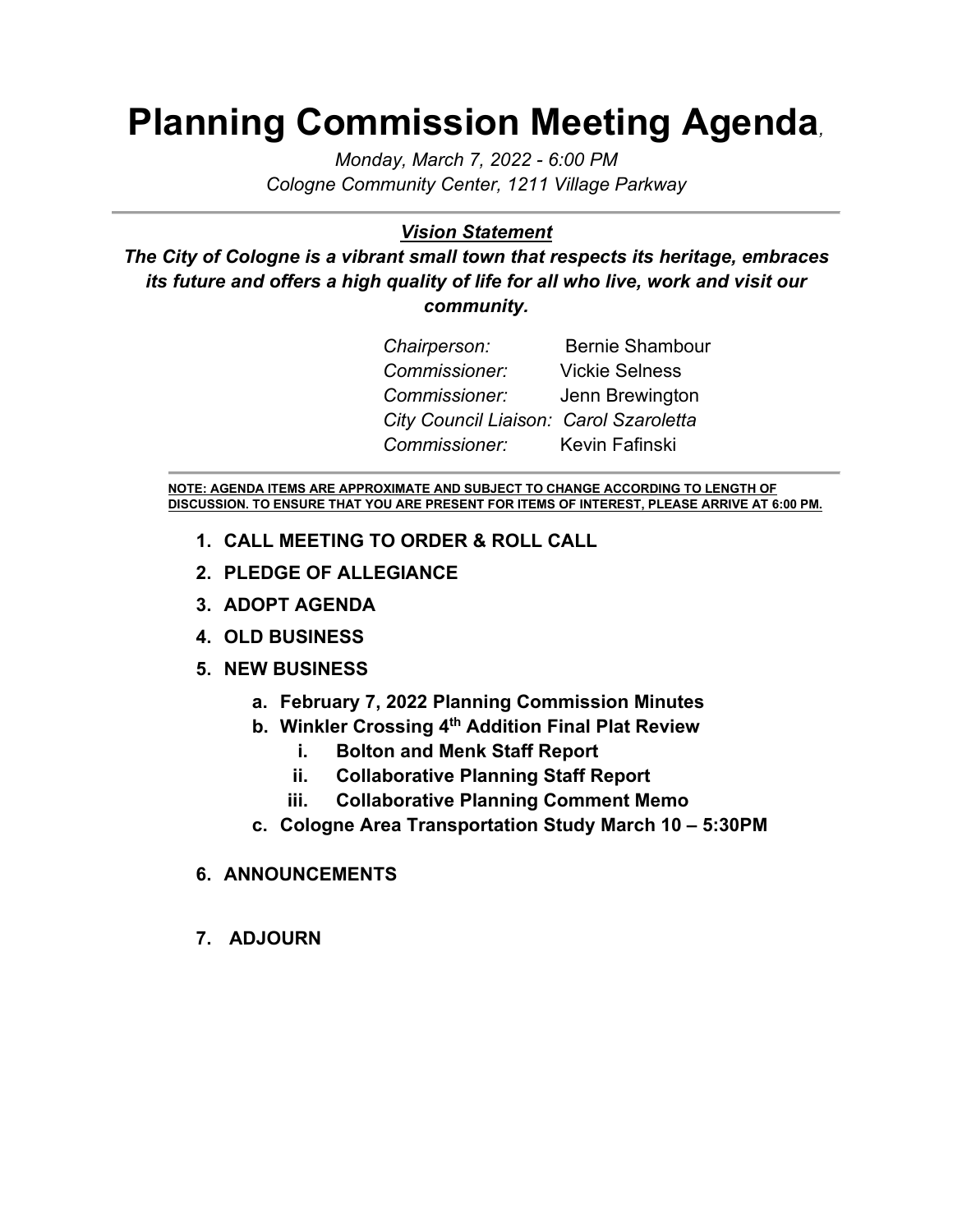## **Planning Commission Meeting Minutes**

*Monday, February 7, 2022 - 6:00 PM Cologne Community Center, 1211 Village Parkway*

## *Vision Statement*

*The City of Cologne is a vibrant small town that respects its heritage, embraces its future and offers a high quality of life for all who live, work and visit our community.*

| Chairperson:                           | <b>Bernie Shambour</b> |
|----------------------------------------|------------------------|
| Commissioner:                          | <b>Vickie Selness</b>  |
| <i>Commissioner</i> :                  | Jenn Brewington        |
| City Council Liaison: Carol Szaroletta |                        |
| Commissioner: Vacant                   |                        |

**NOTE: AGENDA ITEMS ARE APPROXIMATE AND SUBJECT TO CHANGE ACCORDING TO LENGTH OF DISCUSSION. TO ENSURE THAT YOU ARE PRESENT FOR ITEMS OF INTEREST, PLEASE ARRIVE AT 6:00 PM.**

## **1. CALL MEETING TO ORDER & ROLL CALL**

Chairperson Shambour called the meeting to order at 6:00PM with Commissioners Brewington, Selness, and Szaroletta present. Also present were City Administrator - Jesse Dickson and City Clerk – Michelle Morrison.

## **2. PLEDGE OF ALLEGIANCE**

## **3. ADOPT AGENDA**

Motion by Commissioner Szaroletta to adopt the agenda as presented. Second by Commissioner Brewington. Motion carried unanimously.

## **4. OLD BUSINESS**

#### **5. NEW BUSINESS**

#### **a. January 3, 2022 Planning Commission Minutes**

Motion by Commissioner Selness to approve the January 3rd, 2022, minutes as presented. Second by Commissioner Brewington. Motion carried unanimously.

## **b. Kevin Fafinski Planning Commission Application Questionnaire**

The commissioners interviewed Kevin Fafinski for the open position on the planning commission. Discussing his involvement in preserving history.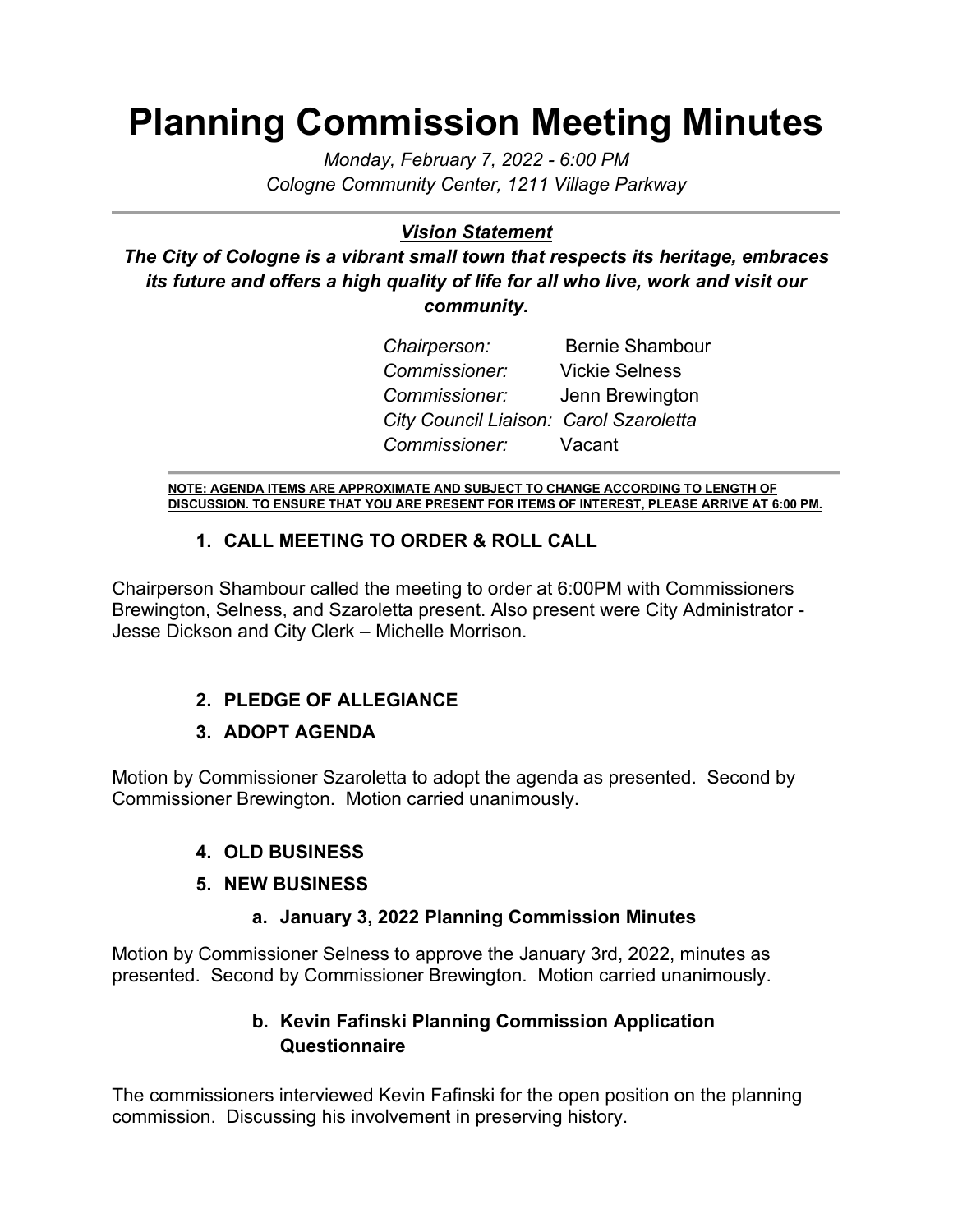Motion by Commissioner Brewington to recommend to the city council the appointment of Kevin Fafinski to the Planning Commission. Second by Commissioner Szaroletta. Motion carried unanimously.

#### **6. ANNOUNCEMENTS**

### **7. ADJOURN**

Motion by Commissioner Brewington to adjourn at 7:26 PM, second by Commissioner Szaroletta. Motion carried unanimously.

\_\_\_\_\_\_\_\_\_\_\_\_\_\_\_\_\_\_\_\_\_\_\_\_\_\_\_ \_\_\_\_\_\_\_\_\_\_\_\_\_\_\_\_\_\_\_\_\_\_\_\_\_\_\_

Respectfully Submitted: Attest:

Michelle M Morrison, City Clerk Bernie Shambour, Chairperson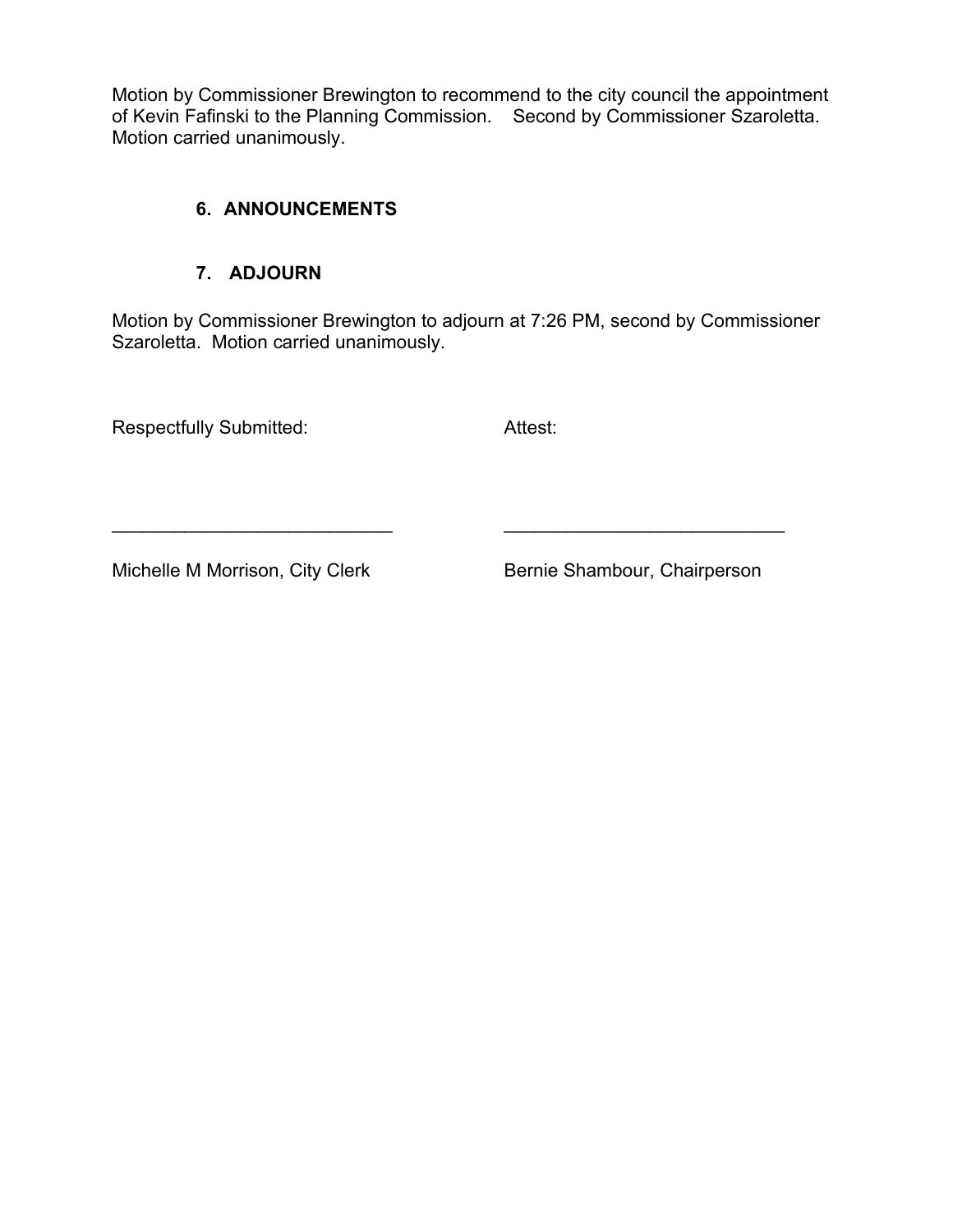# Collaborative Planning, LLC

### **MEMORANDUM**

- To: Jesse Dickson, City Administrator
- From: Cindy Nash, City Planner
- Date: March 4, 2022
- Subj: Planning Review Comments Winkler Crossing 3<sup>rd</sup> Addition Final Plat and Plans dated February 7, 2022

I have reviewed the final plat and plans dated February 7, 2022 and have the following comments.

- 1. Engineering comments will be included within a separate memo.
- 2. A title commitment shall be provided prior to the Final Plat being on the City Council agenda.
- 3. The landscape plan general notes should be changed to require a minimum of 6" topsoil on all areas disturbed by construction.
- cc: Jake Saulsbury, Bolton and Menk Jake Saufley, Melchert Hubert Sjodin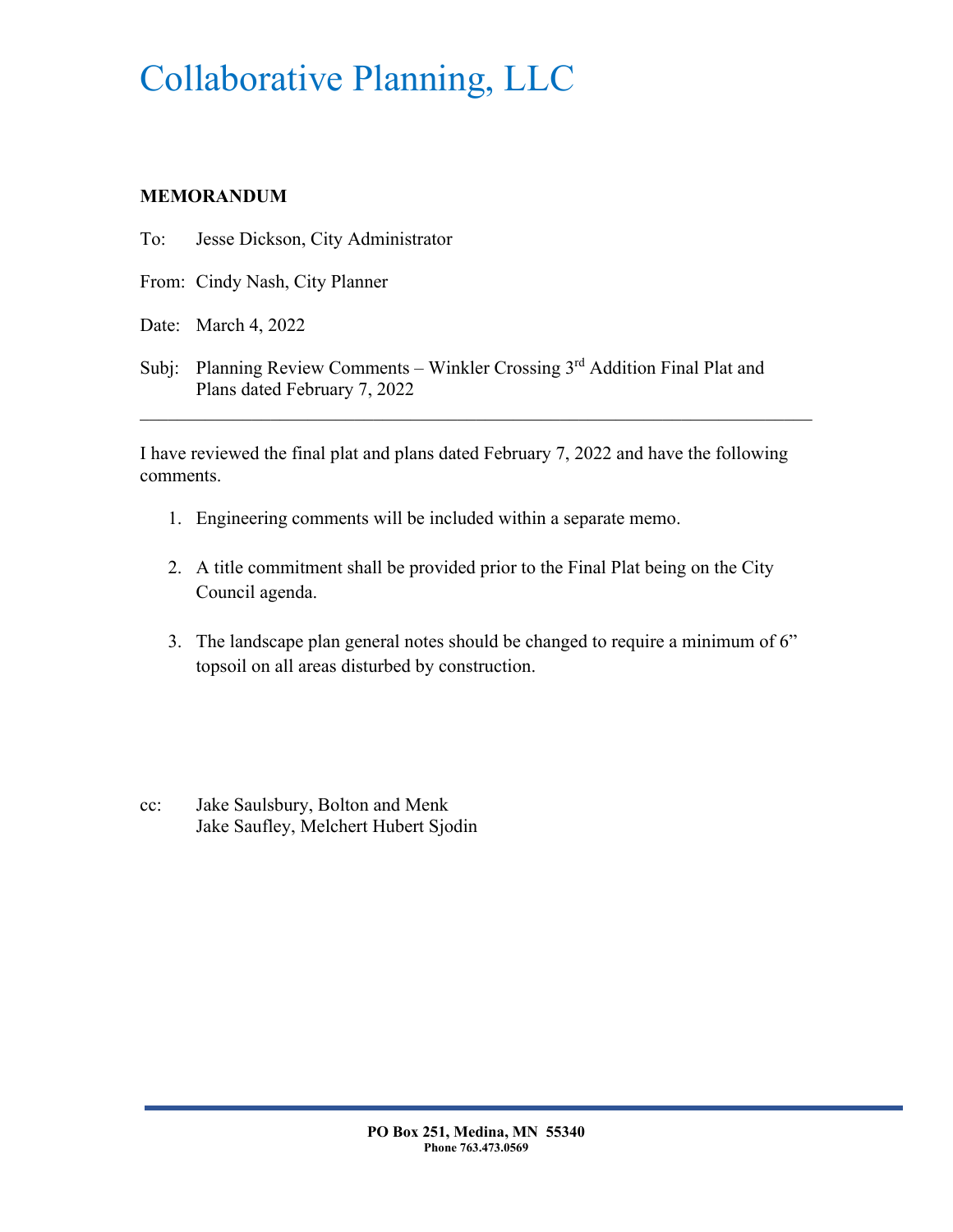# Collaborative Planning, LLC

# *MEMORANDUM*

| TO:                        | Cologne Planning Commission                                            |
|----------------------------|------------------------------------------------------------------------|
| <b>FROM:</b>               | Cindy Nash, AICP, City Planner                                         |
| <b>MEETING DATE:</b>       | March 7, 2022                                                          |
| <b>SUBJECT:</b>            | Winkler Crossing 4 <sup>th</sup> Addition for (1) Final Plat           |
| <b>APPLICANT:</b>          | Loomis Development, LLC                                                |
| <b>LOCATION:</b>           | Generally located north of 122 <sup>nd</sup> Street and west of TH 284 |
| <b>COMPREHENSIVE PLAN:</b> | Low-Density Residential                                                |

#### **Description of Request**

Loomis Development, LLC is proposing to final plat their second phase to be known as Winkler Crossing 4th Addition, consisting of 40 lots and 2 outlots.

A copy of the plans for the development of the site are included for your consideration.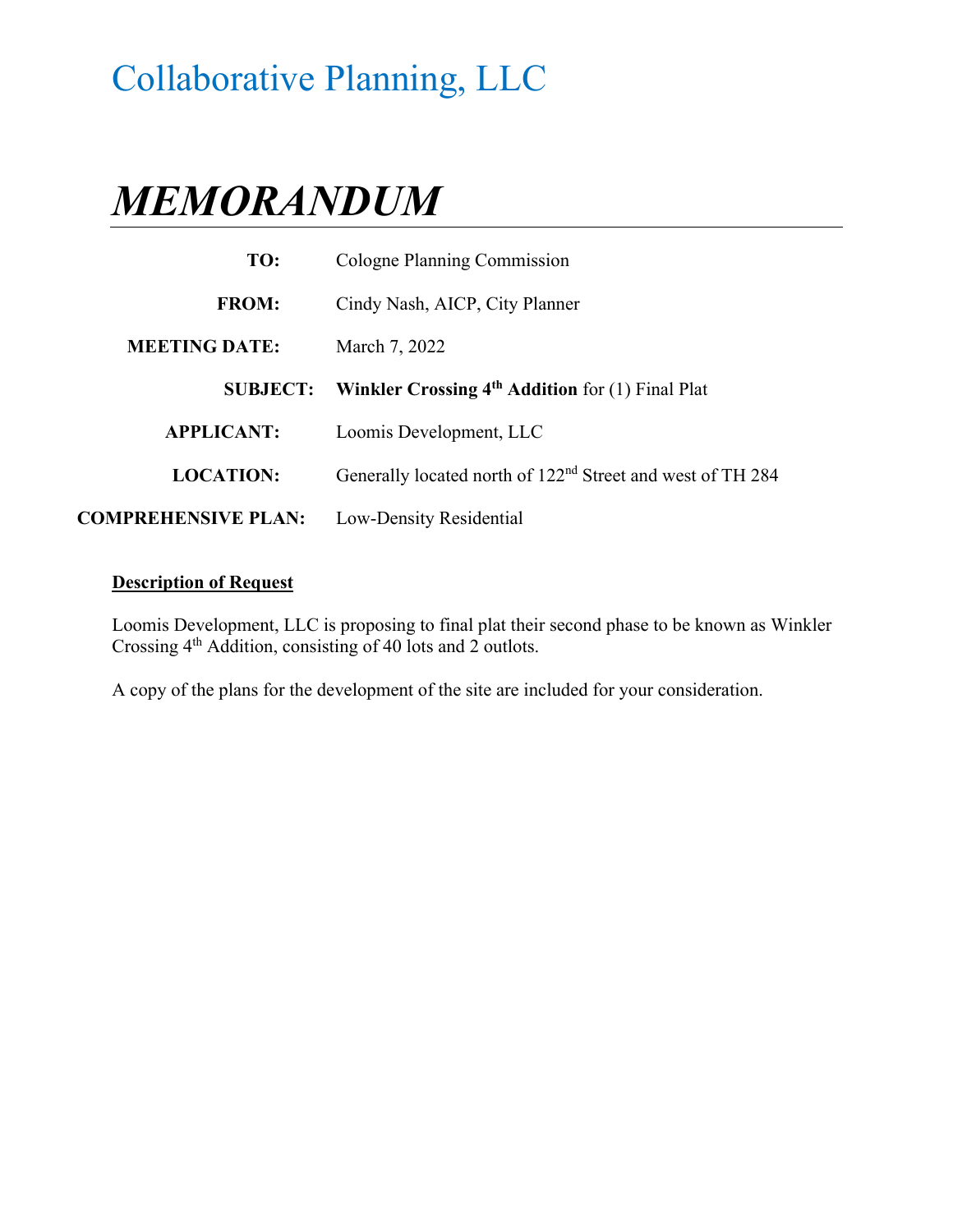## **Item 1: Recommendation on Final Plat**

#### **Conformance with Preliminary Plat and PUD**

The Final Plat is in substantial conformance with the approved preliminary plat, PUD, and conditions contained in the resolutions associated with its approval.

#### **Land Use (In this Phase)**

The proposed land use of the lots is for single-family residential. Outlots A and B are reserved for future development.

#### **Access, Roads, Pedestrian Circulation**

The plans identify that two roads will be constructed into the property. Prairie View Drive will be extended to the north, and Winkler Trail North will be extended to an intersection with Prairie View Drive. Sidewalks will be installed on one side of each street.

#### **Park Dedication**

Park dedication will be calculated by determining the amount of fee-in-lieu of dedication owed  $(40 \text{ units at } $2,311/\text{unit} = $92,440).$ 

#### **Recommendation on Final Plat**

Staff recommends approval of the Final Plat subject to the following conditions:

- 1. The findings set forth above are incorporated into this Resolution as though set forth in full.
- 2. All findings and conditions of the City of Cologne Resolutions Nos. 20-10 and 20-11 approving the Rezoning/PRD and Preliminary Plat, respectively, are incorporated herein by reference as though set out in full.
- 3. All conditions and comments contained within the letters from Bolton and Menk dated March 3, 2022 and Collaborative Planning dated March 4, 2022 (collectively the "Staff Letters") are incorporated herein.
- 4. The improvements on the Subject Property shall be constructed in substantial conformance with the plans known as WINKLER CROSSING 4TH ADDITION prepared by James R.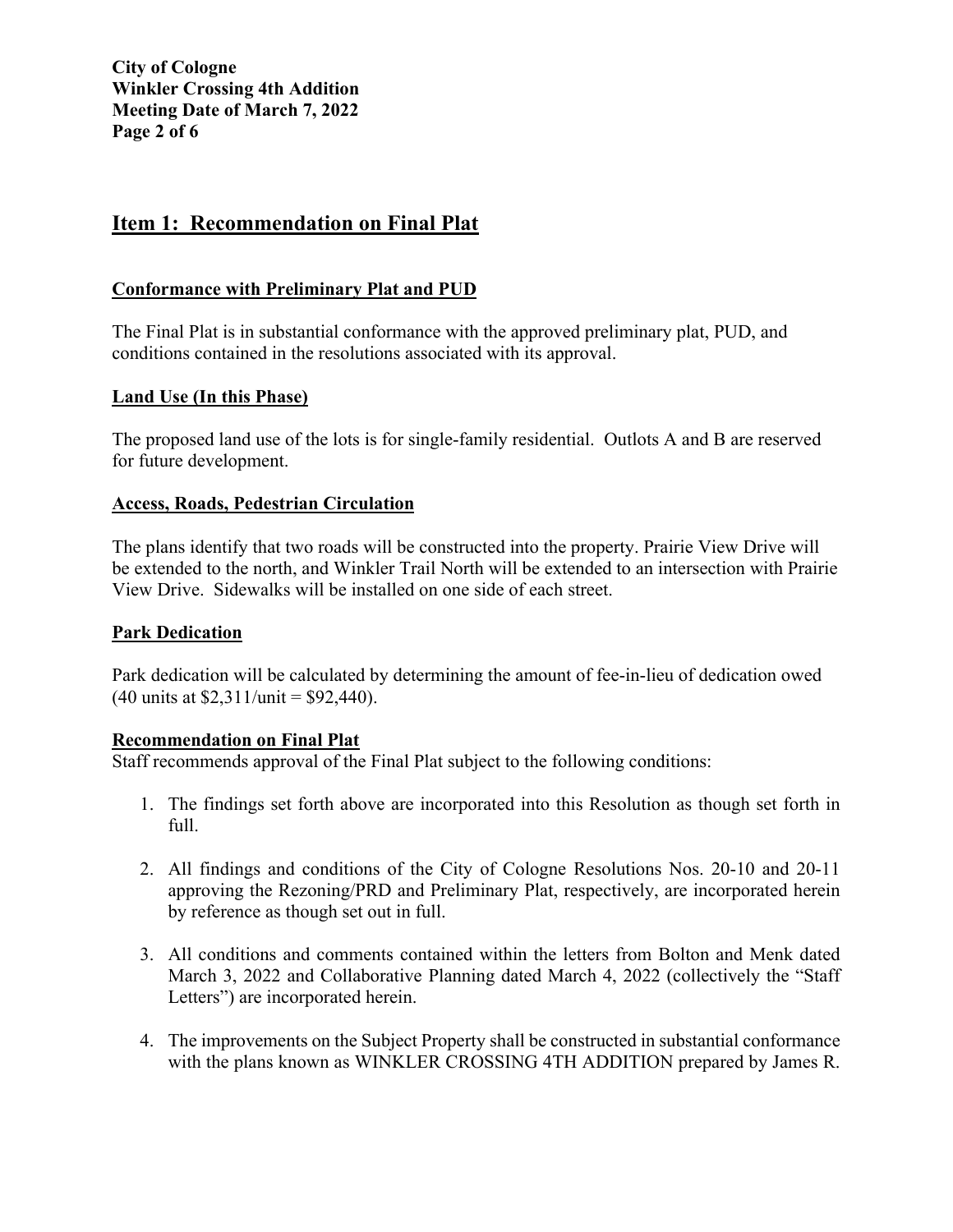Hill, Inc. as revised to conform to the requirements of this Resolution and the Staff Letters and containing the following plans sheets (the "James R. Hill Plans"):

#### i. Insert list of plan sheets

- 5. No construction shall be permitted on the Subject Property until updated James R. Hill Plans addressing the comments of the Staff Letter and the conditions of this Resolution are provided for review and approval in writing by the City Engineer and City Planner. Following approval by the City Engineer and City Planner, these plans shall collectively be known as the "Approved Construction Plans". The Final Plat shall not be released for recording until Approved Construction Plans exist.
- 6. If the Approved Plans addressing the comments of the City Engineer, City Planner, or outside agencies necessitate revisions to any of the lot lines or easements on the Subject Property, then the Final Plat shall be revised by the Developer and submitted for amended approval by the City Council. If an off-site easement is required to address a comment, then a separate easement document shall be provided to the City for review and approval prior to release of the Final Plat for recording.
- 7. To the extent that there are differences or conflicts between the Approved Construction Plans and this resolution, the terms of this resolution shall be controlling.
- 8. If the Site Plans have not been approved for permitting for the CCWMO, compliance with their requirements may result in the changes to or the removal of lots, outlots, or right of way, in which case the Developer shall revise the Final Plat as necessary.
- 9. The timing of the construction of the infrastructure improvements on the Subject Property will be subject to the conditions of a Developers Agreement between the City and the Developer.
- 10. The Developer shall secure all easements for and construct all street, utility, trail, stormwater, park, and other improvements as shown on the Approved Plans at their sole expense except as provided for herein. To the extent that utilities are oversized at the request of the City, the City shall reimburse the Developer for the cost of the extra diameter of the pipe. The location of such utility lines within the Subject Property shall be as designated and approved by the City Engineer.
- 11. The approval of the Final Plat shall terminate if a Developer's Agreement has not been entered into between the City and Developer by 2022.
- 12. The approval of the Final Plat shall terminate unless all conditions of this resolution are completed and the Final Plat is recorded no later than  $\sim$ , 2012.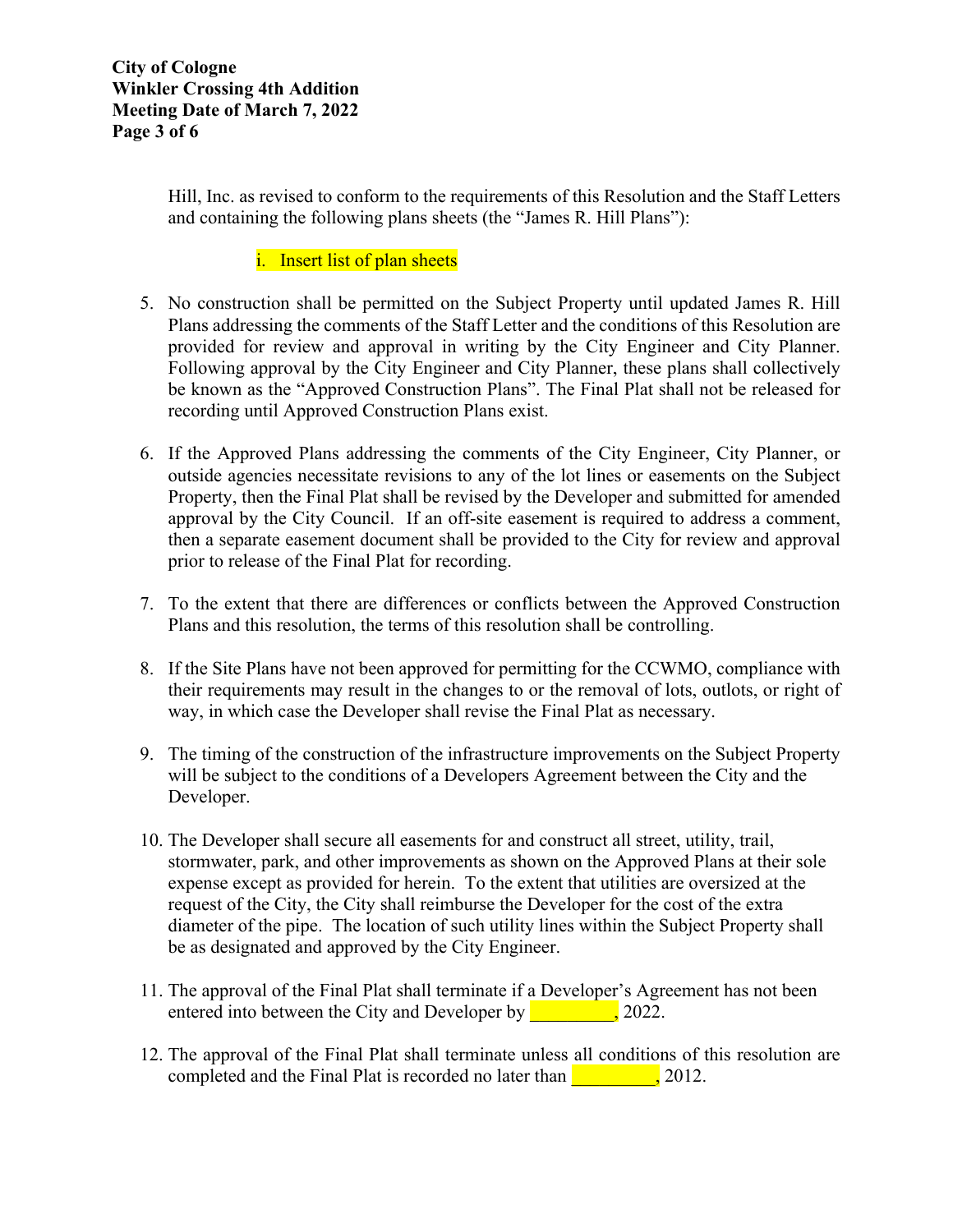- 13. Financial security in a form required by the City Code and approved by the City Attorney and in an amount approved by the City Engineer must be provided by the Developer prior to release of the Final Plat for recording. The Developers Agreement shall specify the amount of the financial security.
- 14. The Developer must reimburse the City for all costs incurred by the City and its consultants in relation to review of the proposed development plans as well as the preparation of the Developer's Agreement.
- 15. Single-family homes are the permitted use on the lots on Blocks 1 through 6.
- 16. Outlots A and B of WINKLER CROSSING 4<sup>th</sup> ADDITION will be platted into lots and right of way in one or more future phases. Installation of utility and street infrastructure for future phase(s) shall not occur until such time as a Final Plat for said future phase(s) has been approved by the City Council and a Developer's Agreement has been executed.
- 17. A current title commitment shall be provided for the review of the City Attorney before the Final Plat is released for recording.
- 18. Map updating fees shall be paid prior to the release of the final plat for recording. Fees shall be paid by the Developer for each lot and outlot contained within the Subject Property as per the City fee schedule in effect at the time of the execution of the Developer's Agreement. Future subdivisions of outlots may result in additional base map updating fees. The Developer shall submit the plat, construction , and as-built plans in the electronic format required by the City Engineer.
- 19. Per the Development Agreement for WINKLER CROSSING 3RD ADDITION, the Developer has a credit of \$158,435.80 that is carried forward to this WINKLER CROSSING 4TH ADDITION. The Development Agreement shall memorialize the use of the carry-over credit and specify how any additional carryover park dedication credit remaining for future phases. Park dedication for Outlots A and B of WINKLER CROSSING 4th ADDITION shall be paid at the time of future platting and development of said outlots and is not being charged at this time.
- 20. Trails within the development shall be constructed at the sole expense of the Developer as shown on the Approved Plans. The following trails shall be installed:
	- A. The trail in Outlot A of WINKLER CROSSING 3RD ADDITION located west of the pond shall be constructed from Winkler Trail North to the existing trail in Outlot A.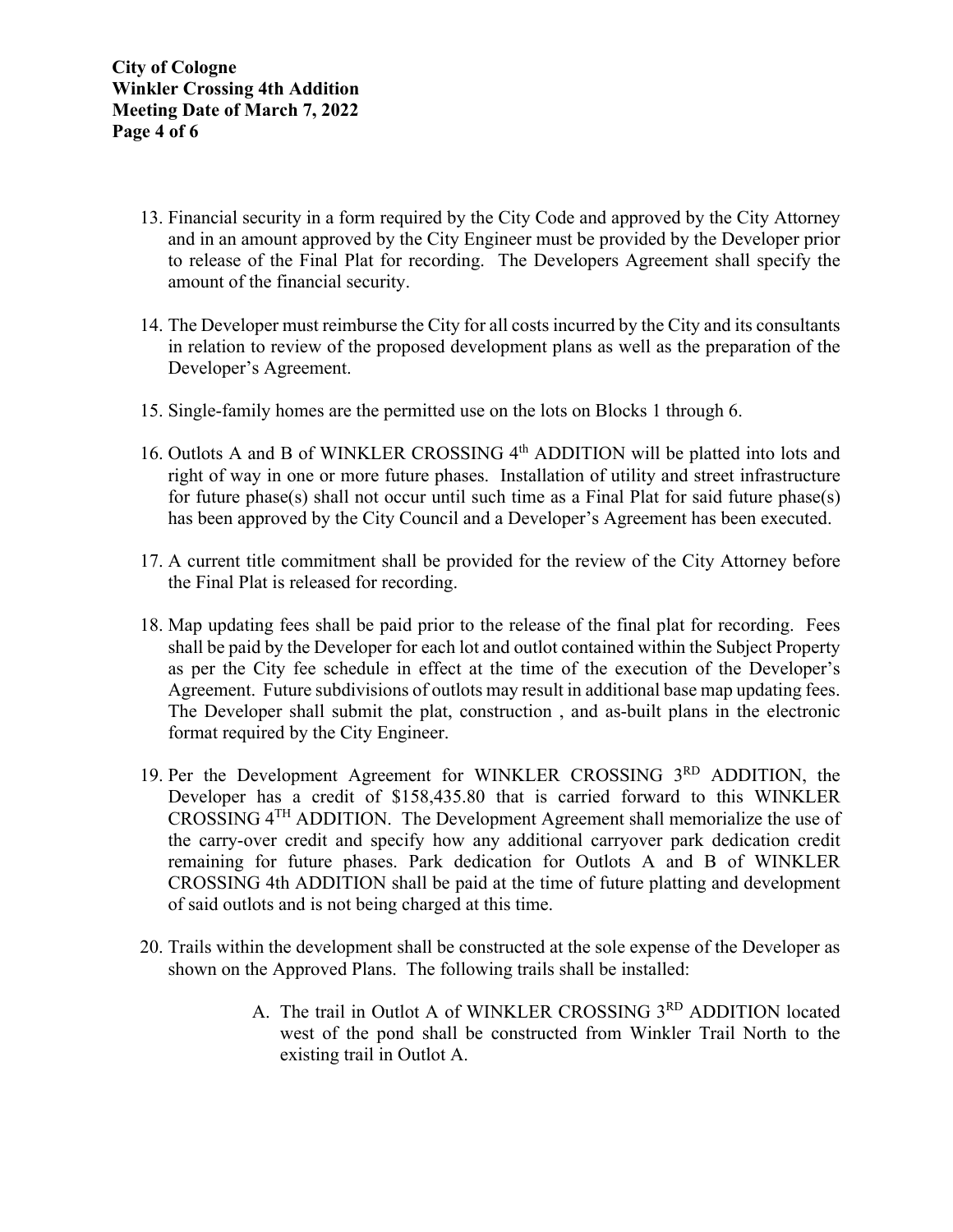- 21. Civil defense siren fees shall be paid prior to the release of the final plat for recording as per the City fee schedule in effect at the time of execution of the Developer's Agreement.
- 22. The Developer shall survey all storm water holding ponds as required by the City. The Developer shall be responsible for storm sewer cleaning and holding pond dredging, as required, by the City prior to completion of the development of the Subject Property.
- 23. The Developer shall be responsible for obtaining and complying with all necessary permits from the Metropolitan Council, Minnesota Department of Health, DNR, Carver County Watershed District, PCA, MnDOT, Carver County Public Works Department and any other governmental agencies.
- 24. The Developer shall complete construction, site restoration and erosion control in accordance with all permitting agency requirements including but not limited to MPCA-NPDES, CCWMO, and City Standards.
- 25. The Developer may not commence construction of any improvements on the Subject Property until the City Engineer has approved both the detailed grading plan and the detailed construction plan and issued written confirmation to the City and the Developer of the approval of such plans.
- 26. Streetlights shall be installed by the developer. Streetlights will be maintained by the City if they are done in accordance with the provisions of the street light maintenance plan that the City has in effect.
- 27. Each residence constructed within any lot within the Subject Property shall have drain lines and sumps which must include an operable sump pump which shall be hard plumbed to the exterior, discharging through a drain tile to either a stormwater pond or to a tile connection in the right-of-way. Any deviation from this requirement must receive written prior approval of the City Engineer. These improvements must be constructed by the Developer or, if the Developer sells any lot to any builder, the Developer's purchase agreement with such builder must obligate the builder to construct the drain tiles, sump, and install the sump pump in the manner set forth herein.
- 28. In relation to landscaping, the Developer shall cause the following to occur:
	- a. Until sod is installed as required herein, the Developer shall provide for silt fences (as an erosion control measure) to be installed within ten (10) days after small utilities are installed in the boulevard.
	- b. At the time each single-family residence is constructed, sod shall be installed from the curb back to the rear lot line. The sod must be installed within sixty (60)